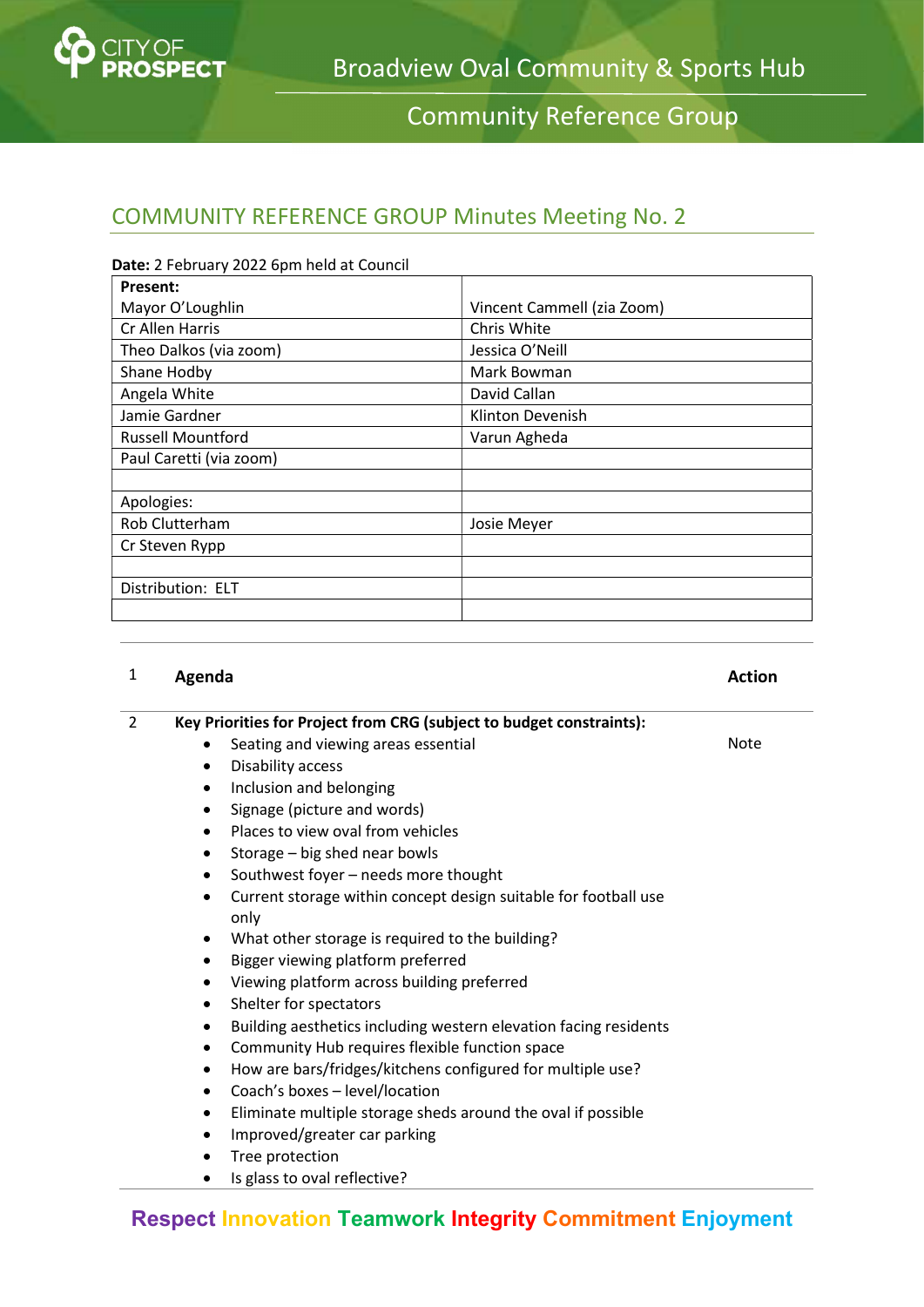

### Desire for cricket nets within this stage – (unlikely)

| 3 | <b>Architect Engagement</b>                                                              |      |  |  |  |
|---|------------------------------------------------------------------------------------------|------|--|--|--|
|   | Architect to be engaged subject to final endorsement of<br>$\bullet$<br>recommendation   | PM.  |  |  |  |
|   | All the CRG input is to be provided to architect for review and<br>$\bullet$<br>feedback |      |  |  |  |
| 4 | <b>Planning Process</b>                                                                  |      |  |  |  |
|   | Concept design suitable for planning by end March 2022                                   | Note |  |  |  |
|   | Concepts and development of design to progress promptly<br>٠                             |      |  |  |  |
|   | Council Assessment Panel likely to be relevant authority for<br>$\bullet$                |      |  |  |  |
|   | planning consent (includes one elected member and independent                            |      |  |  |  |
|   | members); not internal process                                                           |      |  |  |  |
| 5 | <b>Other Business</b>                                                                    |      |  |  |  |
| 6 | Next meeting Site walk 14 February 2022 5:30pm                                           |      |  |  |  |
|   | Followed by formal meeting to be held at Nailsworth Hall                                 |      |  |  |  |

31 D'Erlanger Avenue Collinswood 6pm 23 February 2022

## **Action List**

#### Carried Forward:

| Date:    | <b>Action:</b>                                                                                                                                            | <b>Responsibility:</b> | <b>Due</b><br>Date: | <b>Date</b><br><b>Completed:</b> |
|----------|-----------------------------------------------------------------------------------------------------------------------------------------------------------|------------------------|---------------------|----------------------------------|
| 15/12/21 | Council to send out budget<br>summary to CRG together with<br>building footprint and current<br>concept plans                                             | PC.                    | 17/12/21            | 20/12/21                         |
| 15/12/21 | PM to send out update when grant<br>variation application is processed<br>(upon receipt of outcome)                                                       | <b>PC</b>              | 23/12/21            | 21/1/22                          |
| 15/12/21 | CRG community positions to be<br>formed following close of<br>expression of interest from 9<br>January 2022                                               | <b>PC</b>              | 14/1/22             | 14/1/22                          |
| 15/12/21 | Make contact with potential future<br>community users including<br>Prospect Kindergym                                                                     | JМ                     | 9/2/22              |                                  |
| 15/12/21 | All members to send any ideas to<br>develop the project to Paul Caretti<br>in order to inform successful<br>Architect in developing the concept<br>design | All                    | 27/1/22             |                                  |

# Respect Innovation Teamwork Integrity Commitment Enjoyment